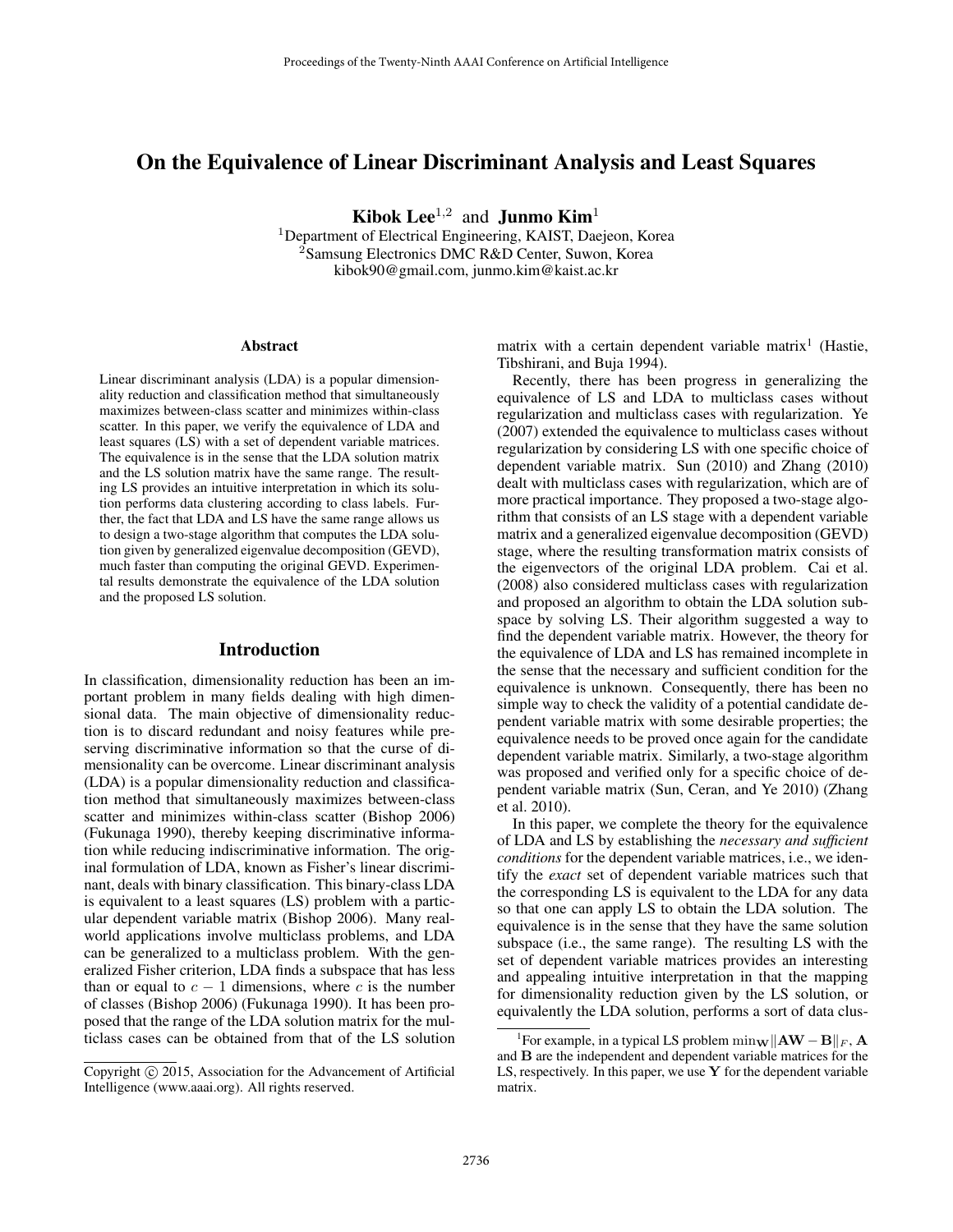tering according to class labels. Furthermore, the resulting necessary and sufficient condition is in a simple form that allows us to easily check the validity of a potential candidate dependent variable matrix. For example, we designed a new dependent variable matrix  $Y_B$  that has several desirable properties, including a low construction cost and almost uncorrelated data vectors after dimensionality reduction; the validity of  $Y_B$  is checked according to our theoretical results. We also generalize the two-stage algorithm proposed by Sun (2010) and Zhang (2010) by enlarging the set of dependent variable matrices for the first stage, and we show that one can use this two-stage algorithm to implement a fast dimensionality reduction by LDA to an arbitrary target dimension.

## Background

### Notation

Let  $\mathbf{x} \in \mathbb{R}^d$  be a data point, and let  $\mathbf{l} = \mathbf{e}_k \triangleq$  $[0, \cdots, 0, 1, 0, \cdots, 0]^T \in \mathbb{R}^c$  be its corresponding label  $k - 1$  zeros  $c - k$  zeros

vector, where k is the class of the data. Also, let  $X =$  $[\mathbf{x}_1, \dots, \mathbf{x}_n] \in \mathbb{R}^{d \times n}$  be the collection of training data (data matrix), and let  $\mathbf{L} = [\mathbf{l}_1, \cdots, \mathbf{l}_n] \in \mathbb{R}^{c \times n}$  be the collection of the corresponding label vectors (label matrix), so that if  $x_i$  is in the k-th class, then  $l_i = e_k$ . We refer to a solution matrix  $\mathbf{W}^{(p)}$  or  $\mathbf{W} \in \mathbb{R}^{d \times p}$  as a *p*-dimensional solution, and its subspace  $ran(W)$  as the solution subspace. The notations are presented in Table 1.

|                                              | Table 1: Notations.                                                  |
|----------------------------------------------|----------------------------------------------------------------------|
| Symbol                                       | Description                                                          |
| $\dim (\cdot)$                               | Dimension of the given subspace                                      |
| null(·)                                      | Nullspace of the given matrix                                        |
| ran $(\cdot)$                                | Range space of the given matrix                                      |
| rank $(\cdot)$                               | Rank of the given matrix, rank $(\cdot) = \dim (\text{ran} (\cdot))$ |
| $tr(\cdot)$                                  | Trace; summation of the diagonals of the given matrix                |
| 1,0                                          | One/zero vector; subscript indicates its dimension                   |
| I. O                                         | Identity/zero matrix; subscript indicates its dimension              |
| $n, n_k$                                     | The number of all data/data in the $k$ -th class                     |
| d, p                                         | Original/projected data dimension                                    |
| $\epsilon$                                   | The number of classes                                                |
|                                              | Regularization parameter                                             |
| $\mathbf{w}^{\gamma}_{\mathbf{X}^{(\cdot)}}$ | Transformation matrix; subscript indicates the method                |
|                                              | Data matrix                                                          |
| $\mathbf{L}_{(\cdot)},\mathbf{Y}_{(\cdot)}$  | Dependent variable matrix                                            |
|                                              | Transformed data matrix                                              |
| m                                            | Total mean                                                           |
| $\mathbf{m}_k, \mathbf{M}$                   | $k$ -th class mean / class mean matrix                               |
| $\mathbf{s}_{(\cdot)}$                       | Scatter matrix                                                       |
|                                              | Centering matrix; subscript indicates its dimension                  |

For some 1, 0, I, O, and C, we added a subscript to clarify their dimension. In a GEVD  $AW = BWA$ , we only consider the positive eigenvalues, and the diagonals of the eigenvalue matrix are sorted in descending order.

## Linear Discriminant Analysis

LDA is a popular dimensionality reduction and classification method that simultaneously maximizes between-class scatter and minimizes within-class scatter (Bishop 2006) (Fukunaga 1990). The LDA solution  $\mathbf{W} \in \mathbb{R}^{d \times p}$  maps the data matrix **X** onto the transformed data matrix  $\hat{\mathbf{Y}} = \mathbf{W}^T \mathbf{X}$ .

Let  $\mathbf{m} \in \mathbb{R}^d$  be the mean vector, and let  $\mathbf{m}_{k} \in \mathbb{R}^d$  be the *k*-th class mean vector. With  $\mathbf{L}_B \triangleq (\mathbf{L}\mathbf{L}^T)^{-\frac{1}{2}}\mathbf{L}$ , the scat-

ter matrices, which are in  $\mathbb{R}^{d \times d}$ , can be defined as follows:  $\mathbf{S}_T \ \triangleq \ \sum_{i=1}^n (\mathbf{x}_i - \mathbf{m})(\mathbf{x}_i - \mathbf{m})^T \ = \ \mathbf{X}_C \mathbf{X}_C^T \ = \ \mathbf{X} \mathbf{C} \mathbf{X}^T$ and  $\mathbf{S}_B \stackrel{\Delta}{=} \sum_{k=1}^c n_k (\mathbf{m}_k - \mathbf{m})(\mathbf{m}_k - \mathbf{m})^T = \mathbf{X} \mathbf{C}_B \mathbf{X}^T$ where  $C = I - \frac{1}{n} I I^T$ ,  $X_C = X C$ , and  $C_B = C L_B^T L_B C$ . The scatter matrices  $S_T$  and  $S_B$  are referred to as the total scatter matrix and between-class scatter matrix, respectively. Note that  $C$  and  $C_B$  are symmetric, idempotent (the square of the matrix is the matrix itself), and centered (the mean of column vectors is the zero vector). The matrix C is often referred to as the centering matrix since multiplying this matrix has the same effect as subtracting the mean vector from every column of the target matrix.

The Fisher criterion can be defined in several ways, and the following is a well-known form (Fukunaga 1990):

$$
J_{LDA}(\mathbf{W}) \triangleq \text{tr}\left((\mathbf{W}^T \mathbf{S}_T \mathbf{W})^{-1} (\mathbf{W}^T \mathbf{S}_B \mathbf{W})\right) \quad (1)
$$

with an assumption that rank  $({\bf S}_T) = d$ . Note that total scatter is used instead of within-class scatter, since it generates the same solution, and it is easier to deal with (Fukunaga 1990). One way to obtain an LDA solution is to solve the generalized eigenvalue problem  $S_Bw = \lambda S_Tw$ . In that case, the LDA solution consists of the  $p$  eigenvectors corresponding to the p largest eigenvalues and the value of  $J_{LDA}$  is the sum of the eigenvalues. Since it has at most rank  $(\mathbf{S}_B)$ -positive eigenvalues,  $p = \text{rank}(\mathbf{S}_B)$  is enough to maximize  $J_{LDA}$ . Note that rank  $(\mathbf{S}_B) \leq c - 1$  where the equality holds in most cases; for instance, it holds when class mean vectors  $\{\mathbf{m}_k\}_{k=1}^c$  are linearly independent.

On the other hand, if rank  $({\bf S}_T) < d$ , (1) is ill-posed. In that case, there exist vectors in null  $({\bf S}_T)$  such that they are geometrically the worst solution: if one takes these vectors as projectors, all data are projected onto zero. In terms of the Fisher criterion, theses vectors make the Fisher criterion zero divided by zero since  $\mathbf{w}^T \mathbf{S}_B \mathbf{w} = 0$  and  $\mathbf{w}^T \mathbf{S}_T \mathbf{w} = 0$ . To deal with the problem, one can add a regularization matrix into the total scatter matrix so that the problem becomes well-posed, which is referred to as regularized LDA (RLDA) (Friedman 1989). To represent the original LDA simultaneously, we define the regularized total scatter matrix as

$$
\mathbf{S}_{T,\gamma}\triangleq\mathbf{S}_{T}+\gamma\mathbf{I},
$$

where  $\gamma \geq 0$  and rank  $(\mathbf{S}_{T,\gamma}) = d$  so that  $\mathbf{S}_{T,\gamma}$  is always invertible. Note that it can be separated in two cases: either a regularized case,  $\gamma > 0$ , or the original LDA case,  $\gamma = 0$ and rank  $(\mathbf{S}_T) = d$ .

$$
J_{RLDA}(\mathbf{W}) \triangleq \text{tr}\left((\mathbf{W}^T \mathbf{S}_{T,\gamma} \mathbf{W})^{-1} (\mathbf{W}^T \mathbf{S}_B \mathbf{W})\right).
$$

### Least Squares

LS finds a transformation from an independent variable matrix  $\mathbf{A} \in \mathbb{R}^{n \times d}$  to a dependent variable matrix  $\mathbf{B} \in \mathbb{R}^{n \times p}$ by minimizing the sum of squared error. Adding a positive regularization term makes the solution unique: An regularized LS (RLS) problem  $\min_{\mathbf{W}} \|\mathbf{A}\mathbf{W} - \mathbf{B}\|_F^2 + \gamma \|\mathbf{W}\|_F^2$  has a unique solution  $\mathbf{W} = (\mathbf{A}^T \mathbf{A} + \gamma \mathbf{I})^{-1} \mathbf{A}^T \mathbf{B}$ .

Previous studies showed a relation between LDA and LS with  $\mathbf{A} = \mathbf{X}_{C}^{T}$  and  $\mathbf{B} = \mathbf{Y}^{T}$ , where Y is related to the label matrix L, e.g.,  $Y = L_B$  (Sun, Ceran, and Ye 2010)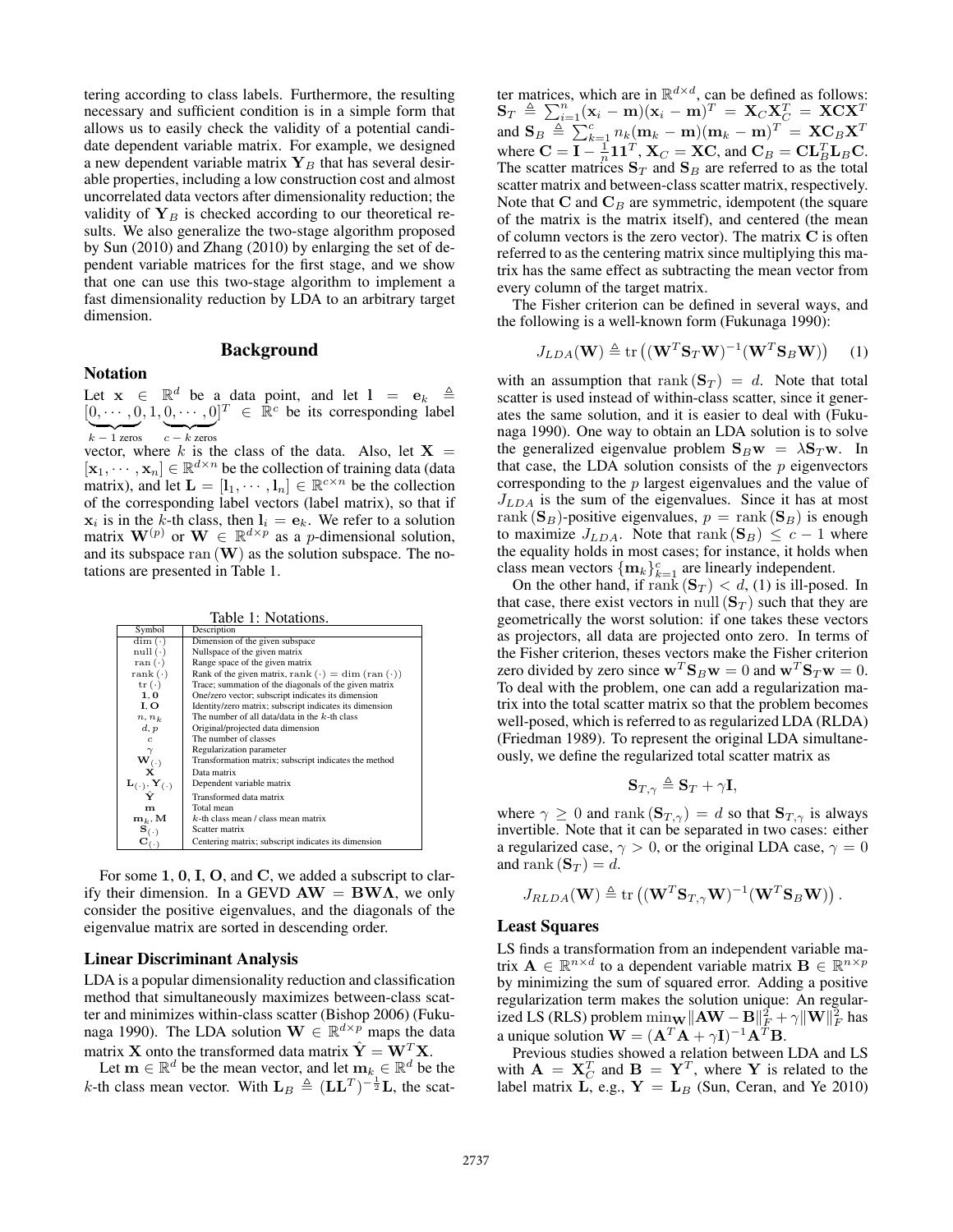or  $Y = L_B C$  (Ye 2007) (Zhang et al. 2010). With these choices, the RLS solution  $W_{RLS}$  can be represented as

$$
\mathbf{W}_{RLS} = \mathbf{S}_{T,\gamma}^{-1} \mathbf{X}_C \mathbf{Y}^T
$$
 (2)

and the equivalence of RLDA and RLS with these particular choices of Y has been found in (Ye 2007), (Sun, Ceran, and Ye 2010), and (Zhang et al. 2010) in the sense that the RLDA solution obtained by the generalized eigenvalue problem and this RLS solution have the same range.

## Theoretical Analysis

In this section, we show the equivalence of LDA and LS. Using this relationship, the LDA solution subspace can be obtained by solving the LS, which is more computationally efficient than GEVD. For convenience, let  $r_B = \text{rank}(\mathbf{S}_B)$ .

### Range Uniqueness of RLDA Solutions

As is well known, an LDA solution can be obtained by GEVD. However, the solution is not a unique solution but a particular solution. One can verify the fact from the following proposition:

**Proposition 1.** For any nonsingular  $\Xi \in \Theta$ p×p *,*  $J_{LDA}(\mathbf{W}) = J_{LDA}(\mathbf{W}\Xi)$ .

*Proof.* The proof follows from the properties  $(AB)^{-1}$  =  $\mathbf{B}^{-1}\mathbf{A}^{-1}$  and tr  $(\mathbf{A}\mathbf{B}) = \text{tr}(\mathbf{B}\mathbf{A}).$  $\Box$ 

Proposition 1 implies that the LDA solution is not unique and that the Fisher criterion value does not depend on the bases but rather on the span of the bases: the Fisher criterion is affine invariant. Consequently, we focus on the subspace in this paper, since the solution subspace ran  $(W)$  matters<sup>2</sup> instead of the solution W.

Let an eigenvector matrix  $\mathbf{W} \in \mathbb{R}^{d \times p}$  satisfying  $\mathbf{S}_B \mathbf{W} =$  $\mathbf{S}_{T,\gamma}$ WA be the *p*-dimensional GEVD solution  $\mathbf{W}_{GEVD}^{(p)}$ . For  $p \le r_B$ , any p-dimensional RLDA solution can be represented as a linear combination of the first  $p$  dominant eigenvectors.

**Lemma 1.** *For*  $p \le r_B$ *, there exist*  $\mathbf{\Xi}_1 \in \mathbb{R}^{p_1 \times p}$  *and*  $\mathbf{\Xi}_2 \in$ R p2×p *such that*

$$
\mathbf{W}^{(p)}_{RLDA} = \mathbf{W}^{(p_1+p_2)}_{GEVD} \begin{bmatrix} \Xi_1\\ \Xi_2 \end{bmatrix},
$$

*where*  $p_1$  *is the number of eigenvalues larger than the p-th eigenvalue,*  $p_2$  *is the number of eigenvalues equal to the p-th eigenvalue,* rank  $(\Xi_1) = p_1$ *, and* rank  $(\Xi_2) = p - p_1$ *.* 

Since the generalized eigenvalue problem has at most  $r_B$ positive eigenvalues,  $p \leq p_1 + p_2 \leq r_B$ . In particular, when  $p = r_B$ , we have an equivalence ran  $(\mathbf{W}_{RLDA}^{(r_B)}) =$  $\text{ran}\left(\mathbf{W}_{GEVD}^{(r_B)}\right)$ , which means that the  $r_B$ -dimensional range is uniquely determined by the eigenspace. Further, Lemma 2 shows that the  $r_B$ -dimensional RLDA solution subspace is uniquely determined by the data matrix and the label matrix.

**Lemma 2.** ran 
$$
\left(\mathbf{W}_{RLDA}^{(r_B)}\right) = \text{ran}\left(\mathbf{S}_{T,\gamma}^{-1}\mathbf{X}_C\mathbf{L}^T\right).
$$

The equivalence of RLDA and RLS for the case  $p = r_B$ is considered in the next section, and then the analysis for the case  $p < r_B$  follows in another section.

## Solution Subspace Equivalence of RLDA and RLS

In this section, we compare the  $r_B$ -dimensional RLDA solution subspace and the RLS solution subspace. From (2) and Lemma 2, one can expect that the range equivalence might hold if Y has a relation with L. We introduce a lemma about a set of  $Y \in \mathbb{R}^{p_{LS} \times n}$ , which turns out to be the exact condition of the equivalence:

## Lemma 3.

$$
\mathbf{Y} = \mathbf{Z} \mathbf{L} \text{ for some } \mathbf{Z}, \text{ where } \text{rank}(\mathbf{Z} \mathbf{C}_c) = c - 1, \quad (3)
$$

*or, equivalently,*

 $Y = ZL$  *for some* Z, where rank  $([Z^T \t1]) = c$ , (4)

*if and only if*

$$
\operatorname{ran}\left(\mathbf{C}_n\mathbf{L}^T\right)=\operatorname{ran}\left(\mathbf{C}_n\mathbf{Y}^T\right).
$$

We refer to the condition rank  $(\mathbf{Z}C) = c - 1$  as being "centered rank"  $c - 1$ , e.g., **Z** is of centered rank  $c - 1$ .

Using a concept of Moore-Penrose pseudoinverse (Penrose 1955), we present a general theorem for an arbitrary data matrix  $X$  with a mild condition that its class mean matrix  $\mathbf{M} \triangleq [\mathbf{m}_1, \cdots, \mathbf{m}_c]$  is of centered rank  $c - 1$ , or equivalently,  $r_B = c - 1$ , which is true in most cases.

Theorem 1. *Suppose that an arbitrary data matrix* X *and label matrix* L *has a class mean matrix* M *of centered rank*  $c - 1$ *, or equivalently,* rank  $(\mathbf{S}_B) = c - 1$ *. Then,*  $\mathbf{Y} =$  $\mathbf{ZL}+\mathbf{\Xi}(\mathbf{I}-\mathbf{X}_{C}^{+}\mathbf{X}_{C})$  for some  $\mathbf{Z}$  of centered rank  $c-1$  and *some*  $\Xi \in \mathbb{R}^{p_{LS} \times n}$  *if and only if* 

$$
\operatorname{ran}\left(\mathbf{W}_{RLDA}^{(r_B)}\right)=\operatorname{ran}\left(\mathbf{W}_{RLS}\right).
$$

Theorem 1 identifies the exact set of  $Y$  so that the RLDA and RLS are equivalent for a specific  $X$  and  $L$ . It makes sense that this set of  $Y$  depends on  $X$ . This theorem is of theoretical importance as it delineates the exact boundary for the set of valid  $Y$  for the equivalence. In practice, it is more desirable to have a universal algorithm that works for any data matrix  $X$  rather than a specific  $X$ . The following theorem identifies the exact set of  $Y$  so that the equivalence holds for any X.

**Theorem 2.** Suppose that  $d \geq c - 1$  and  $d \geq 2$ . *For any data matrix* X *and label matrix* L*, if* Y *is in the form of* **ZL** *where* **Z** *is of centered rank*  $c - 1$ *,*  $then \ \ \operatorname{ran}\left(\mathbf{W}_{RLDA}^{(r_B)}\right) \ \ = \ \ \operatorname{ran}\left(\mathbf{W}_{RLS}\right). \quad \emph{Conversely, if}$  $\text{ran}\left(\mathbf{W}_{RLDA}^{(r_B)}\right) = \text{ran}\left(\mathbf{W}_{RLS}\right)$  for any  $\mathbf X$  and  $\mathbf L$ *, then*  $\mathbf Y$ *should be in the form of* ZL *where* Z *is of centered rank*  $c - 1$ .

 $^{2}J_{LDA}(\mathbf{W})=J_{LDA}(\mathbf{W}\boldsymbol{\Xi})$  alone does not guarantee that the classification performance is the same for arbitrary classifiers unless the classifiers are affine invariant; however, since  $W<sup>T</sup>x$  and  $\Xi^T \mathbf{W}^T \mathbf{x}$  are reproducible from each other, they have the same amount of discriminative information.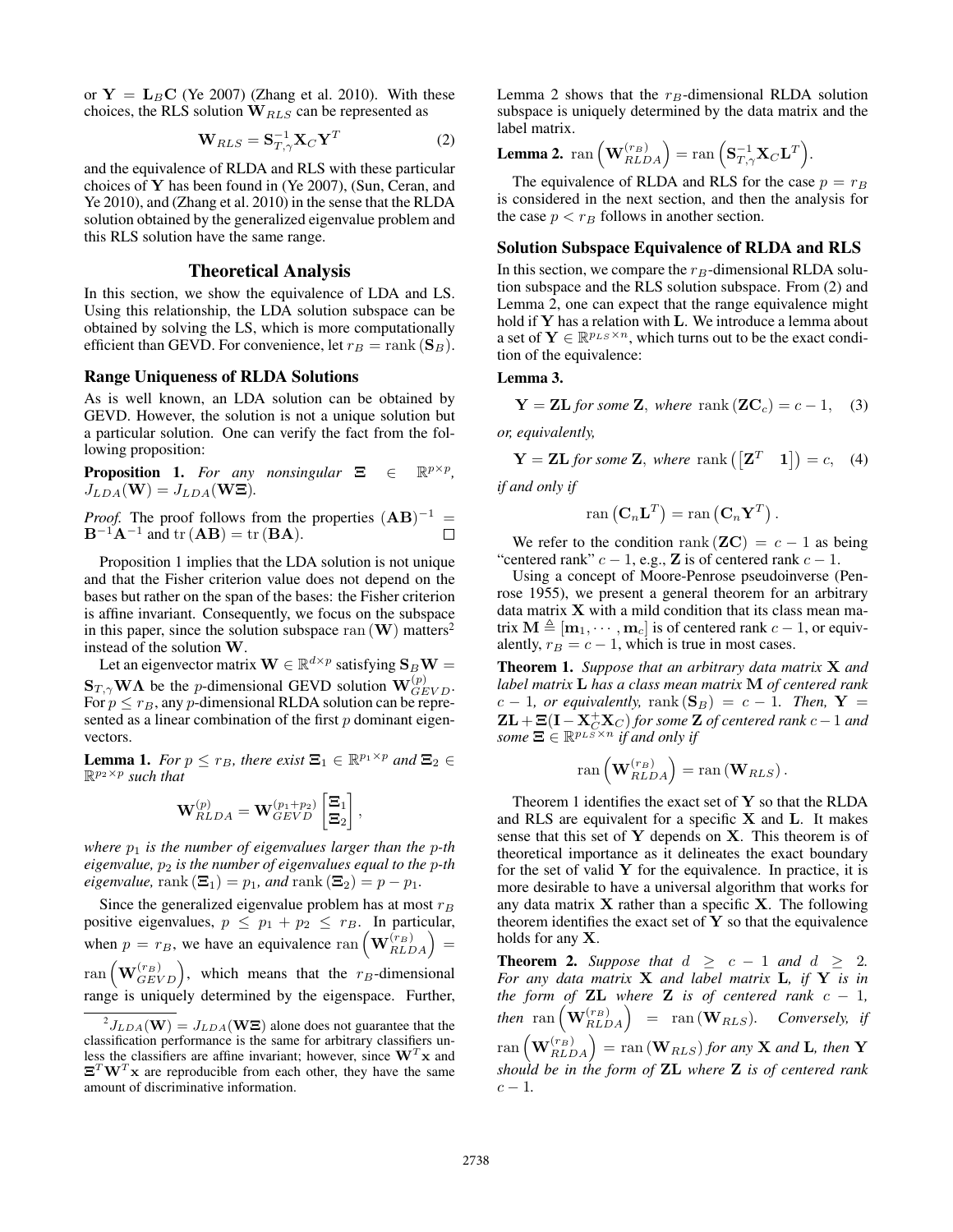Note that Proposition 1 also holds for RLDA. The range equivalence  $\text{ran}\left(\mathbf{W}_{RLDA}^{(r_B)}\right) = \text{ran}\left(\mathbf{W}_{RLS}\right)$  in Theorem 1 and 2 implies that an RLS solution maximizes  $J_{RLDA}$ , which means that the RLS solution is an RLDA solution.

Now, we focus on the dependent variable matrix  $Y$ . For checking the validity of  $Y$ , (4) is useful: an Y in the form of **ZL** is valid if rank  $\left(\begin{bmatrix} \mathbf{Z}^T & 1 \end{bmatrix}\right) = c$  holds. Let us consider this condition in more details. This condition can be separated in two cases: rank  $(\mathbf{Z}) = c$  or rank  $(\mathbf{Z}) = c - 1$ . Hereafter, we refer to such Zs as type 1 and type 2 matrix, and Ws as type 1 and type 2 solution, respectively. First, consider the type 1 case. As illustrated in Figure 1, for a matrix Z whose columns are linearly independent, the RLS clusters k-th class data around  $z_k = Ze_k$ , the k-th column vector of Z. That is, designing class vectors to be linearly independent is sufficient to make the RLS solution equivalent to the RLDA solution. Interestingly, it can be shown that any type



Figure 1: An example of transformation by  $\mathbf{W} \in \mathbb{R}^{d \times p_{LS}}$ when  $p_{LS} = c = 3$  and  $Y = ZL \in \mathbb{R}^{c \times n}$  where  $Z =$  $[z_1 \, z_2 \, z_3]$  has linearly independent columns.

1 solution is also a type 2 solution: Let  $W_{t1}$  be a type 1 solution with  $Y_{t1} = Z_{t1}$ **L** where  $Z_{t1} = [z_1, \dots, z_c] \in \mathbb{R}^{p_{t1} \times c}$ . For any vector  $\mathbf{a} \in \mathbb{R}^{p_{t1}}$ , with  $\mathbf{Z} = \mathbf{Z}_{t1} - \mathbf{a1}^T$ , we can get the identical type 1 solution: using (2),

$$
\begin{aligned} &\mathbf{S}_{T,\gamma}^{-1}\mathbf{X}_{C}\mathbf{L}^{T}(\mathbf{Z}_{t1}-\mathbf{a1}^{T})^{T} \\ &=\mathbf{S}_{T,\gamma}^{-1}\mathbf{X}(\mathbf{C}\mathbf{L}^{T}\mathbf{Z}_{t1}^{T}-\mathbf{C}\mathbf{L}^{T}\mathbf{1}\mathbf{a}^{T}) \\ &=\mathbf{S}_{T,\gamma}^{-1}\mathbf{X}\mathbf{C}\mathbf{L}^{T}\mathbf{Z}_{t1}^{T}=\mathbf{W}_{t1}, \end{aligned}
$$

where  $C_n L^T 1_c = C_n 1_n = 0_n$  is applied. However, choosing an appropriate  $a$ , e.g.,  $a = z_1$ , we get rank  $(\mathbf{Z}_{t1} - \mathbf{a1}^T) = c - 1$ , hence  $\mathbf{Z}_{t1} - \mathbf{a1}^T$  is type 2 and the corresponding solution is a type 2 solution. Conversely, a type 2 solution with an augmented zero vector turns out to be a type 1 solution: Let  $\mathbf{W}_{t2}$  be a type 2 solution with  $Y_{t2} = \mathbf{Z}_{t2} \mathbf{L}$  where  $\mathbf{Z}_{t2} \in \mathbb{R}^{p_{t2} \times c}$ . Using a type 1 matrix  $\begin{bmatrix} \mathbf{Z}_{t2}^T & \mathbf{1} \end{bmatrix}^T$ , one can find the relationship:

$$
\begin{aligned} &\mathbf{S}_{T,\gamma}^{-1}\mathbf{X}_C\mathbf{L}^T\left[\mathbf{Z}_{t2}^T\quad \mathbf{1}\right] \\ &=\left[\mathbf{S}_{T,\gamma}^{-1}\mathbf{X}_C\mathbf{L}^T\mathbf{Z}_{t2}^T\quad \mathbf{0}\right]=\left[\mathbf{W}_{t2}\quad \mathbf{0}\right]. \end{aligned}
$$

Therefore, type 2 LS generates essentially the same solution as type 1.

Now, we introduce two important and novel type 2 dependent variable matrices,  $L_$  and  $Y_B$ , which can be computed efficiently. With  $\mathbf{Z}_{-} \triangleq [\mathbf{I}_{c-1} \quad \mathbf{0}] \in \mathbb{R}^{(c-1)\times c}$ ,  $L_$   $\triangleq$  Z<sub>−</sub>L is a valid dependent variable matrix. With

this choice  $Y = L_-\in \mathbb{R}^{(c-1)\times n}$ , Y is the sparsest matrix among the cases. Also, we introduce a full-rank factorization of  $\mathbf{C}_B = \mathbf{C}\mathbf{L}_B^T\mathbf{L}_B\mathbf{C}$  where  $\mathbf{L}_B = (\mathbf{L}\mathbf{L}^T)^{-\frac{1}{2}}\mathbf{L}$ is a scaled label matrix, referred to as  $Y_B$ , which satisfies  ${\bf Y}_B^T{\bf Y}_B={\bf C}_B$  and  ${\bf Y}_B{\bf Y}_B^T={\bf I}$ . The matrix can be represented as  $Y_B = Z_B L$ , where  $Z_B = \{z_{Bij}\}\$  satisfies

$$
z_{Bij} = \begin{cases} \sqrt{\frac{1}{n_i} - \frac{1}{\sum_{h=i}^{c} n_h}} & \text{if } i = j, \\ -\sqrt{\frac{1}{\sum_{j=i+1}^{c} n_j} - \frac{1}{\sum_{j=i}^{c} n_j}} & \text{if } i < j, \\ 0 & \text{otherwise,} \end{cases}
$$
(5)

where  $n_k$  is the number of data in the k-th class. Since  $\mathbf{Z}_B$  is nearly triangular, one can easily verify that rank  $([\mathbf{Z}_B^T \quad 1]) = c$ . Also,  $\mathbf{Y}_B^T \mathbf{Y}_B = \mathbf{C}_B$  and  $\mathbf{Y}_B \dot{\mathbf{Y}}_B^T =$ I are directly derived from (5).

It is often desirable that the transformed data are uncorrelated or that the transformation matrix has orthogonal columns. The dependent variable matrices can be chosen depending on the desired property. Suppose that we want the transformed data to be nearly statistically uncorrelated without additional processing after RLS. With a mild assumption  $r_B = c - 1$ , which is true in most cases,  $Y_B$ can be the choice: Consider the uncorrelatedness constraint,  $W<sup>T</sup>S<sub>T</sub>W = I$ . Note that LDA with this constraint is referred to as uncorrelated LDA (ULDA) (Ye 2006) (Jin et al. 2001). Choosing  $Y = Y_B$ , we can see that

$$
\mathbf{W}^T \mathbf{S}_T \mathbf{W} = (\mathbf{X}_C^T \mathbf{W})^T (\mathbf{X}_C^T \mathbf{W}) \simeq \mathbf{Y}_B \mathbf{Y}_B^T = \mathbf{I}_{c-1}.
$$

Therefore, Algorithm 1 returns a transformation that produces nearly statistically uncorrelated transformed data and has the same range as the RLDA solution.

| Algorithm 1 Fast approximation of regularized uncorrelated                                                                                  |
|---------------------------------------------------------------------------------------------------------------------------------------------|
| LDA (RULDA) $(p = c - 1)$                                                                                                                   |
| 1. Compute $Y_B = Z_B L$ , where $Z_B = \{z_{Bij}\}\$ in (5).                                                                               |
| 2. Solve $\mathbf{W} = \operatorname{argmin}_{\mathbf{W}} \ \mathbf{X}_C^T \mathbf{W} - \mathbf{Y}_B^T\ _F^2 + \gamma \ \mathbf{W}\ _F^2$ . |
| 3. return W                                                                                                                                 |

Next, suppose we want to find an orthonormal basis of the solution subspace ran  $(W)$ , i.e.,  $W^T W = I$ , which is referred to as orthogonal LDA (OLDA) (Ye 2006). In this case, an additional thin QR factorization (Golub and Van Loan 1996) is needed after RLS. Any  $Y$  that satisfies the condition in (3) can be a candidate, but  $L_$  is preferable due to its sparseness. Note that a thin QR factorization step often improves classification performance of Euclidean distance classifier since the RLS solutions have skewed bases. The fast regularized orthogonal LDA (ROLDA) algorithm is presented in Algorithm 2.

| <b>Algorithm 2</b> Fast ROLDA ( $p = r_B$ )                                                                                                 |
|---------------------------------------------------------------------------------------------------------------------------------------------|
| 1. Solve $\mathbf{W} = \operatorname{argmin}_{\mathbf{W}} \ \mathbf{X}_C^T \mathbf{W} - \mathbf{L}_-^T\ _F^2 + \gamma \ \mathbf{W}\ _F^2$ . |
| 2. Find the thin QR factorization $\mathbf{W} = \mathbf{Q} [\mathbf{R}_1 \quad \mathbf{R}_2]$ , where                                       |
| $R1$ is upper triangular.                                                                                                                   |
| $3.$ return $Q$                                                                                                                             |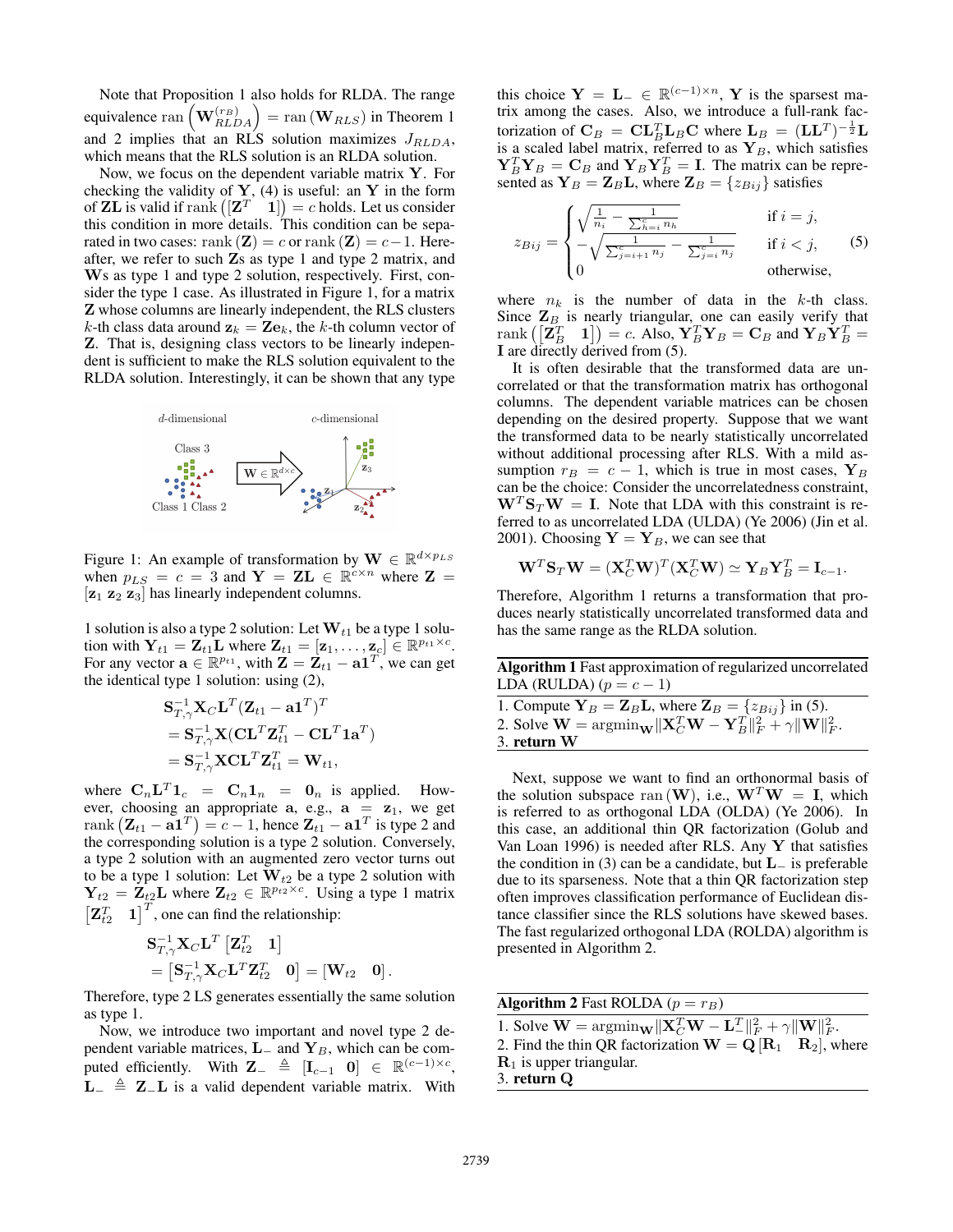### Two-stage RLDA Method Based on RLS and EVD

Suppose we desire to reduce the dimension to an arbitrary  $p$ , where  $p \le r_B$ . Although RLS can find  $p_{LS} \ge c - 1$  vectors such that the solution subspace is optimal, we cannot obtain the optimal p-dimensional solution simply by choosing the first p columns of the solution, unlike the GEVD solution. In this case, we can find the solution in two stages: we first obtain the RLS solution and then perform GEVD with the small scatter matrices transformed by the basis of the RLS solution subspace to obtain the *p*-dimensional optimal solution instead of GEVD of the large scatter matrices.

Theorem 3. *For* Y *in the form of* ZL *where* Z *is of centered rank*  $c-1$ , let  $\mathbf{W}_1 = \mathbf{Q}_1 \dot{\mathbf{R}}_1$  where  $\mathbf{Q}_1 \in \mathbb{R}^{d \times r_B}$  be the thin *QR factorization of the LS solution*

$$
\mathbf{W}_1 = \underset{\mathbf{W}}{\text{argmin}} \|\mathbf{X}_C^T \mathbf{W} - \mathbf{Y}^T\|_F^2 + \gamma \|\mathbf{W}\|_F^2 \in \mathbb{R}^{d \times p_{LS}},
$$

and let  $\mathbf{W}_2 \in \mathbb{R}^{r_B \times r_B}$  be the eigenvector matrix satisfying

$$
(\mathbf{Q}_1^T \mathbf{S}_B \mathbf{Q}_1) \mathbf{W}_2 = (\mathbf{Q}_1^T \mathbf{S}_{T,\gamma} \mathbf{Q}_1) \mathbf{W}_2 \mathbf{\Lambda}_2.
$$

Then, the two-stage RLDA solution  $Q_1W_2$   $\begin{bmatrix} I_p \ 0 \end{bmatrix}$ O *is the* p*-*

## *dimensional GEVD solution.*

To make the transformed total scatter matrix used in the second stage always nonsingular, an additional QR factorization should be conducted before the second stage in Theorem 3. The first stage finds the transformation that reduces the dimension from d to  $r_B$ , and the second stage finds the transformation that further reduces the dimension from  $r_B$ to  $p$ . However, replacing GEVD with EVD, which needs only one transformed scatter matrix, the more efficient algorithm can be conducted, as in Algorithm 3. In the following theorem, an additional constraint  $CY^T YC = C_B$  is sufficient for the application of Algorithm 3. For example,  $L_B$ (Sun, Ceran, and Ye 2010),  $L_B C$  (Ye 2007) (Zhang et al. 2010), and  $Y_B$ , which is proposed in this paper, satisfy this condition.

**Theorem 4.** *For* **Y** *satisfying*  $\mathbf{C}\mathbf{Y}^T\mathbf{Y}\mathbf{C} = \mathbf{C}_B$ *, let*  $\mathbf{W}_1$  *be the LS solution*

$$
\mathbf{W}_1 = \underset{\mathbf{W}}{\operatorname{argmin}} \|\mathbf{X}_C^T \mathbf{W} - \mathbf{Y}^T\|_F^2 + \gamma \|\mathbf{W}\|_F^2 \in \mathbb{R}^{d \times p_{LS}},
$$

and let  $\mathbf{W}_2 \in \mathbb{R}_{-}^{p_{LS} \times r_B}$  be the eigenvector matrix of the  $EVD$  of  $\mathbf{W}_{1}^{T}\mathbf{X}_{C}\mathbf{Y}^{T}$ , which satisfies

$$
\left(\mathbf{W}_1^T \mathbf{X}_C \mathbf{Y}^T\right) \mathbf{W}_2 = \mathbf{W}_2 \mathbf{\Lambda}_2. \tag{6}
$$

Then, the two-stage RLDA solution  $\mathbf{W}_1 \mathbf{W}_2$   $\begin{bmatrix} \mathbf{I}_p & h_{1r} & h_{1r} \end{bmatrix}$ O *is the* p*dimensional GEVD solution.*

### Computational Complexity Analysis

We use floating point operations (flops) (Golub and Van Loan 1996) to measure the operation counts. Note that flops do not consider several issues, such as memory allocation.

Table 2 summarizes the dominant term of the computational complexity of the compared methods.

## Algorithm 3 Two-stage RLDA ( $p \le r_B$ )

1. Solve  $\mathbf{W}_1 = \operatorname{argmin}_{\mathbf{W}} \|\mathbf{X}_C^T \mathbf{W} - \mathbf{Y}^T\|_F^2 + \gamma \|\mathbf{W}\|_F^2$ <br>where  $\mathbf{Y} \in \{\mathbf{Y} | \mathbf{C} \mathbf{Y}^T \mathbf{Y} \mathbf{C} = \mathbf{C}_B\}$ . 2. Find the EVD of  $\mathbf{W}_1^T \mathbf{X}_C \mathbf{Y}^T$ ,  $(\mathbf{W}_1^T \mathbf{X}_C \mathbf{Y}^T) \mathbf{W}_2$  =  $W_2\Lambda_2$ . 3. Select the first p columns of  $\mathbf{W}_1 \mathbf{W}_2$  and normalize them: for  $k = 1 \dots p$ ,  $\mathbf{W}(:, k) = \mathbf{W}_1 \mathbf{W}_2(:, k) / ||\mathbf{W}_1 \mathbf{W}_2(:, k)||_2$ . 4. return W

Table 2: Summary of computational complexity (Golub and Van Loan 1996) (Anderson 1999) (Lehoucq, Sorensen, and Yang 1998) (Stewart 2001). Note that  $s = \min(n, d)$ , h is the number of iterations, and  $l \geq c$  is the number of Lanczos vectors used in the implicitly restarted Lanczos method (Lehoucq, Sorensen, and Yang 1998). In the MATLAB function "eigs", at least  $l \geq 2c$  is recommended.

| Algorithm             | Dominant Term (Flops)                                       |
|-----------------------|-------------------------------------------------------------|
| <b>GEVD</b>           | $nd^2 + \frac{16}{2}d^3 + cd^2$                             |
| <b>Iterative GEVD</b> | $nd^2 + \frac{1}{2}d^3 + 2hld^2 + 2h(l^2 - c^2)d + O(hl^3)$ |
| LS                    | $nds + \frac{1}{2}s^3 + 2cnd + 2cs^2$                       |

GEVD and iterative GEVD are implemented by the MAT-LAB functions "eig" and "eigs", respectively; "eig" directly finds the GEVD fully, while "eigs" iteratively finds the selected number of eigenvalues and eigenvectors in descending order. LS is implemented with Cholesky factorization (Golub and Van Loan 1996) and matrix inversion by forward/backward substitution. Note that the computational complexity of LS is related to  $s = \min(n, d)$  because the RLS solution can be represented in terms of the Gram matrix of  $X_C$ :

$$
\mathbf{W}_{RLS} = \mathbf{X}_C (\mathbf{X}_C^T \mathbf{X}_C + \gamma \mathbf{I})^{-1} \mathbf{Y}^T.
$$

Therefore, LS is faster than both GEVD and iterative GEVD when the data are undersampled  $(n < d)$ . In an oversampled case  $(n > d)$ , although the first two dominant terms of iterative GEVD and LS are the same, the rest of the terms of iterative GEVD are larger than those of LS.

## Experimental Results

In this section, we verify the range equivalence and the correctness of the two-stage solutions. We also investigate the performance of the proposed algorithms. All experiments were done in MATLAB on a PC with an Intel Core i7- 3610QM CPU at 2.30 GHz and with 8 GB RAM.

#### Data Sets

We used three data sets for our experiment: the extended Yale Face Database B (Georghiades, Belhumeur, and Kriegman 2001), the MNIST database of handwritten digits (Le-Cun and Cortes 1998), and Isolet (Bache and Lichman 2013). For each data set, we chose two different sizes of training data so that the experiments cover both undersampled and oversampled problems, which are marked as (u) and (o), respectively. We normalized the data so that their norm is one. The data sets satisfy the condition  $r_B = c - 1$ . The data sets are summarized in Table 3.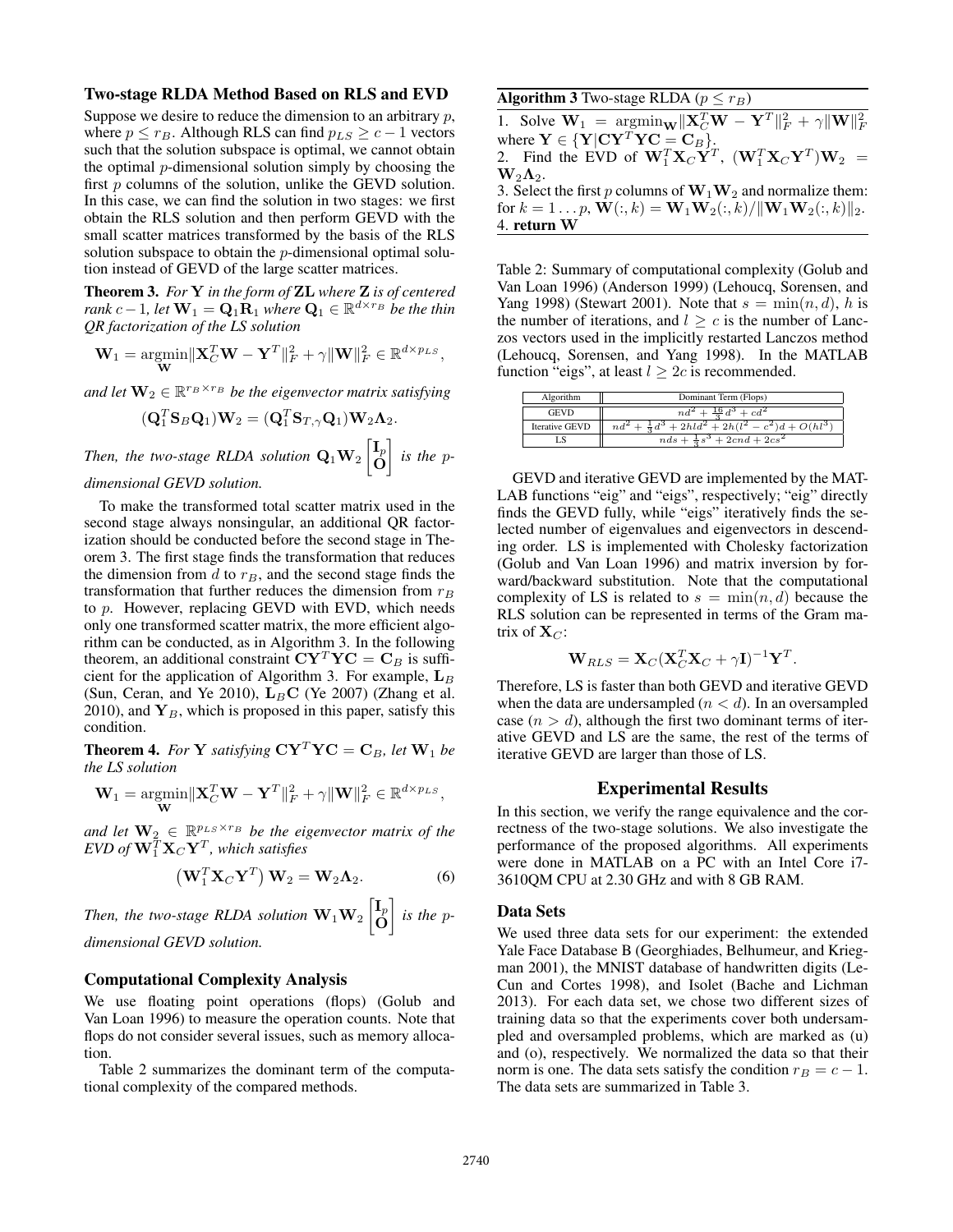Table 3: Summary of data sets.

| Data Set                   | # of Training<br>Samples $(n)$ | # of Test<br>Samples | Dimension<br>(d) | # of Classes<br>(c) |
|----------------------------|--------------------------------|----------------------|------------------|---------------------|
| Yale $B(u)$<br>Yale $B(0)$ | 608<br>1806                    | 608                  | 896              | 38                  |
| MNIST (u)<br>MNIST(0)      | 600<br>6000                    | 10000                | 784              | 10                  |
| Isolet(u)<br>Isolet(0)     | 520<br>6238                    | 1559                 | 617              | 26                  |

### Compared Algorithms

There are two categories of methods to solve the LDA problem that we discussed in the previous sections: GEVD and LS. All RLDA solutions obtained by GEVD are normalized:  $\|\mathbf{w}_k\|_2 = 1$  for  $\mathbf{W} = [\mathbf{w}_1, \dots, \mathbf{w}_p]$ . An iterative GEVD (I-GEVD) based on implicitly restarted Arnoldi method (Lehoucq, Sorensen, and Yang 1998) is also compared. On the other hand, we compare two LS algorithms with fixed Ys, aRULDA and ROLDA, and three LS algorithms with  $Y = ZL$ , where Z is randomly selected, referred to as type 1, 2, and 3, to verify the range equivalence. First, aRULDA is the fast approximation of RULDA implemented in Algorithm 1, and ROLDA is the regularized version of OLDA implemented in Algorithm 2, respectively. The other three LS have different properties: type 1 has rank  $(\mathbf{Z}) = c$ , type 2 has  $\{\text{rank}(\mathbf{Z}) = c - 1 \text{ and } \text{rank}([\mathbf{Z}^T \quad 1]) = c\}$ , and type 3 has rank  $(Z) = \text{rank}([Z^T \quad 1]) = c - 1$ , so that type 3 does not satisfy (3). Note that Theorem 2 guarantees the validity of type 1 and type 2, but not type 3. The three LS algorithms, type 1, 2, and 3, are also used to verify the correctness of the two-stage solution. Finally, 2sRLDA is the two-stage RLDA based on RLS and EVD, which is implemented in Algorithm 3. Both  $L_B$  and  $Y_B$  can be used and there is no difference in terms of performance.

### Results

Let  $W = QR$  be the thin QR decomposition of W. To verify the range equivalence of two categories of methods,  $ran (W_{RLDA}) = ran (W_{RLS})$  as claimed in Theorem 2, we use the fact that  $\text{ran}(\mathbf{W}_{RLDA}) = \text{ran}(\mathbf{W}_{RLS})$  if and only if  $\mathbf{Q}_{RLDA} \mathbf{Q}_{RLDA}^T = \mathbf{Q}_{RLS} \mathbf{Q}_{RLS}^T$ , which holds because  $\mathbf{Q}\mathbf{Q}^T$  is an orthogonal projection onto ran  $(\mathbf{W})$  and there is an one-to-one correspondence between  $\mathbf{Q}\mathbf{Q}^T$  and  $ran(W)$  (Golub and Van Loan 1996). Therefore, we can empirically verify the correctness of Theorem 2 by checking whether  $\mathbf{Q}_{RLDA}\mathbf{Q}_{RLDA}^T = \mathbf{Q}_{RLS}\mathbf{Q}_{RLS}^T$  holds. On the other hand, note that eigenvectors can be permuted or reflected, and these operations can be summarized as an orthogonal matrix: any eigenvector matrix can be expressed as  $W_*P$ , where P is orthogonal. Since  $PP^T = I$ , we compared  $WW^T = W_*W_*^T$  to verify the correctness of the two-stage solutions. The regularization parameter is set to be  $10^{-4}$  on extended Yale B and 1 on the others. The regularization parameter selection is not included, which is out of scope of this paper. After the dimensionality reduction, we used a nearest centroid method for classification, which is a Euclidean distance classifier:  $l = e_{k*}$  where  $k_* = \operatorname{argmin}_k ||\mathbf{x} - \mathbf{m}_k||_2.$ 

Table 4 supports our theoretical results. First, observe

that type 1 and type 2, which satisfy  $(3)$ , have the same range as GEVD, while type 3 does not. Our proposed algorithms, aRULDA and ROLDA, do as well. Next, as we expected, 2sRLDA, type 1, and type 2 make the same solution as GEVD using two-stage method, while type 3 does not. From Table 5, observe that the training time is much less in the LS methods than in the GEVD methods, while the test set accuracy is similar.

Table 4: The value of  $\|\mathbf{Q}\mathbf{Q}^T - \mathbf{Q}_*\mathbf{Q}_*^T\|_2$  and  $\|\mathbf{W}\mathbf{W}^T - \mathbf{Q}_*\|_2^2$  $\mathbf{W}_{*}\mathbf{W}_{*}^{T}$  for verifying the range equivalence and the correctness of the two-stage solutions, respectively.

|                      |               |                                                    | Range Equivalence: $\mathbf{Q}\mathbf{Q}^T$ |                                                      | $-$ Q $_{*}$ Q $_{*}^{\prime}$ $\parallel_{2}$ |             |
|----------------------|---------------|----------------------------------------------------|---------------------------------------------|------------------------------------------------------|------------------------------------------------|-------------|
| Data Set             | <b>I-GEVD</b> | LS                                                 |                                             |                                                      | LS                                             |             |
|                      | <b>RLDA</b>   | aRULDA                                             | <b>ROLDA</b>                                | Type 1                                               | Type 2                                         | Type 3      |
| Yale B (u)           | $2.4e-12$     | $1.5e-11$                                          | $4.7e-10$                                   | $3.2e-09$                                            | $1.5e-11$                                      | $1.0e + 00$ |
| Yale B (o)           | $1.4e-11$     | $4.6e-13$                                          | $4.3e-11$                                   | $1.8e-10$                                            | $1.9e-11$                                      | $1.0e + 00$ |
| MNIST (u)            | 1.5e-14       | $6.8e-15$                                          | $6.3e-14$                                   | $4.9e-13$                                            | $4.0e-14$                                      | $1.0e + 00$ |
| MNIST(0)             | $6.5e-14$     | $9.3e-14$                                          | 5.6e-13                                     | 7.6e-12                                              | $1.2e-12$                                      | $1.0e + 00$ |
| Isolet (u)           | $3.0e-14$     | $8.0e-15$                                          | 1.4e-13                                     | $1.3e-11$                                            | $9.2e-14$                                      | $9.9e-01$   |
| Isolet(o)            | $1.4e-13$     | $4.1e-14$                                          | $2.3e-12$                                   | $9.9e-12$                                            | $6.4e-13$                                      | $1.0e + 00$ |
|                      |               | Solution Correctness: $\ \mathbf{W}\mathbf{W}^T\ $ |                                             | $-\overline{\mathbf{W}_{*}\mathbf{W}^{T}_{*}}\ _{2}$ |                                                |             |
| Data Set             | <b>LGEVD</b>  | LS-EVD                                             |                                             | <b>LS-GEVD</b>                                       |                                                |             |
|                      | <b>RLDA</b>   | $2sRI$ DA                                          | Type 1                                      | Type 2                                               | Type 3                                         |             |
| Yale $B(u)$          | $2.7e-12$     | $2.4e-10$                                          | $2.4e-09$                                   | $1.8e-11$                                            | $1.0e + 00$                                    |             |
| Yale B (o)           | $2.1e-11$     | $6.4e-13$                                          | $1.2e-11$                                   | $1.9e-11$                                            | $1.1e+00$                                      |             |
| MNIST(u)             | 1.6e-14       | 8.5e-15                                            | 5.5e-14                                     | $4.5e-14$                                            | $1.1e+00$                                      |             |
| MNIST <sub>(0)</sub> | $6.6e-14$     | 1.6e-14                                            | $2.3e-13$                                   | $1.1e-12$                                            | $1.0e + 00$                                    |             |
| Isolet(u)            | $3.0e-14$     | 1.3e-14                                            | $8.1e-14$                                   | $9.4e-14$                                            | $1.0e + 00$                                    |             |
| Isolet(0)            | $1.3e-13$     | $5.4e-14$                                          | $2.6e-13$                                   | $7.4e-13$                                            | $1.0e+00$                                      |             |

Table 5: Test set accuracy and training time.

|                      | Test Set Accuracy (%) |               |        |              |               |  |
|----------------------|-----------------------|---------------|--------|--------------|---------------|--|
| Data Set             | <b>GEVD</b>           | <b>LGEVD</b>  | LS     |              | <b>LS-EVD</b> |  |
|                      | <b>RLDA</b>           | <b>RLDA</b>   | aRULDA | <b>ROLDA</b> | 2sRLDA        |  |
| Yale $B(u)$          | 93.59                 | 93.59         | 92.43  | 89.64        | 93.59         |  |
| Yale B (o)           | 98.85                 | 98.85         | 98.68  | 97.70        | 98.85         |  |
| MNIST(u)             | 85.60                 | 85.60         | 85.85  | 84.65        | 85.60         |  |
| MNIST <sub>(0)</sub> | 87.86                 | 87.86         | 87.99  | 87.43        | 87.86         |  |
| Isolet (u)           | 87.30                 | 87.30         | 86.08  | 85.44        | 87.30         |  |
| Isolet (o)           | 94.55                 | 94.55         | 93.91  | 93.84        | 94.55         |  |
|                      | Training Time (msec)  |               |        |              |               |  |
|                      |                       |               |        |              |               |  |
| Data Set             | <b>GEVD</b>           | <b>I-GEVD</b> | LS     |              | <b>LS-EVD</b> |  |
|                      | <b>RLDA</b>           | <b>RLDA</b>   | aRULDA | <b>ROLDA</b> | 2sRLDA        |  |
| Yale $B(u)$          | 373.5                 | 178.7         | 18.1   | 17.6         | 20.3          |  |
| Yale $B(0)$          | 424.2                 | 202.6         | 61.3   | 55.8         | 59.2          |  |
| MNIST(u)             | 201.0                 | 68.0          | 15.9   | 15.4         | 16.9          |  |
| MNIST(0)             | 311.5                 | 151.9         | 93.6   | 105.2        | 96.2          |  |
| Isolet (u)           | 150.4                 | 68.2          | 11.5   | 11.1         | 12.3          |  |

## Conclusion

A relation between LDA and LS is discussed in this paper. LDA has the same solution subspace with LS if and only if the dependent variable matrix  $Y$  is in the form of  $ZL$  where rank  $(\mathbf{Z} \mathbf{C}) = c - 1$ . That is, the solution subspace, where the solution maximizes between-class scatter while minimizing within-class scatter, is equal to the LS solution subspace, where the solution clusters all data according to the class. In addition, based on the relation, we generalized the twostage algorithm by enlarging the set of dependent variable matrices.

## Acknowledgments

This work was supported in part by the National Research Foundation of Korea (NRF) grant funded by the Korea government (MSIP) 2010-0028680 and 2014-003140.